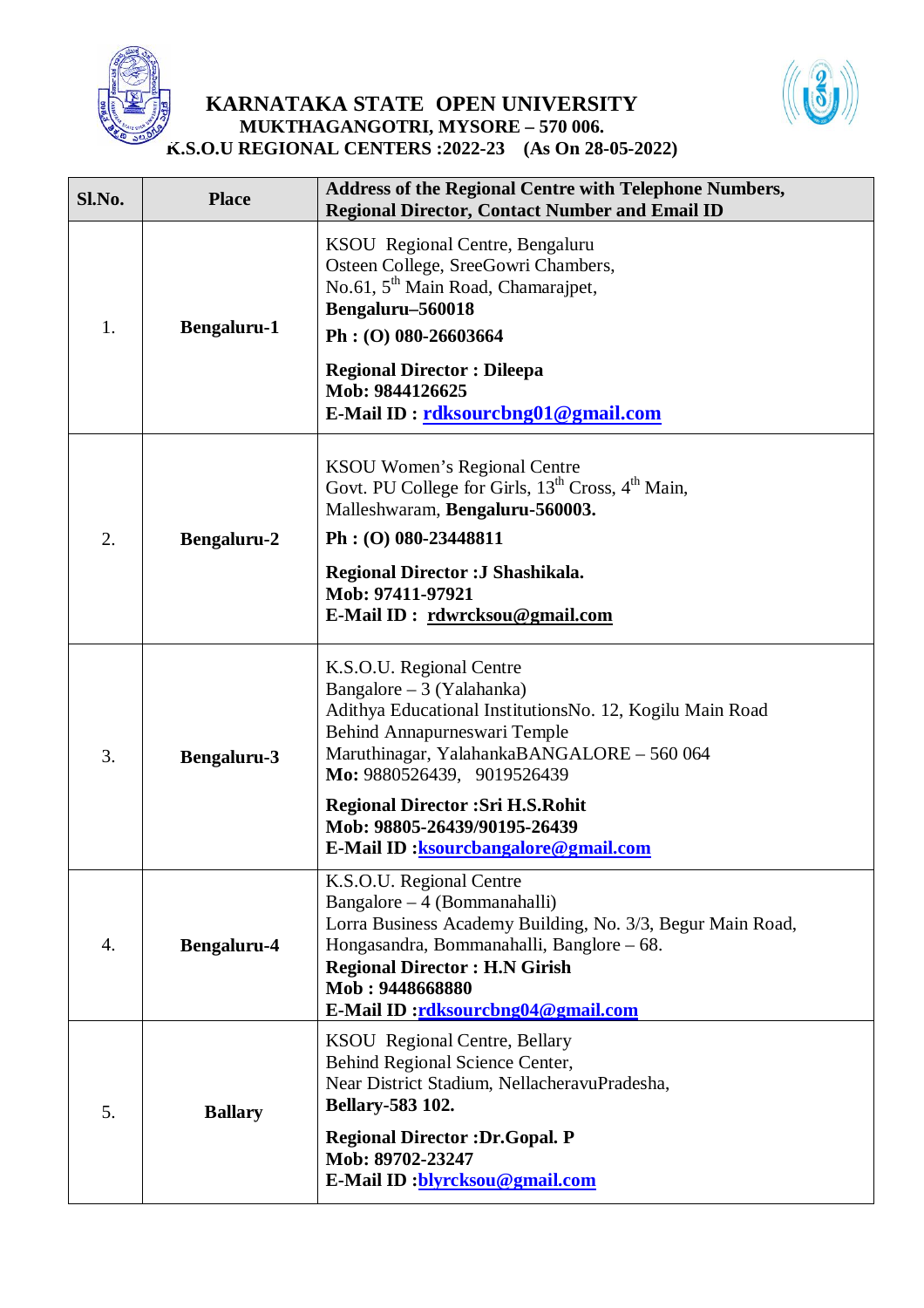| 6.  | Chamarajanagar    | KSOU Regional Centre, Chamarajanagar<br>K.H.B. Colony, Ramasamudhra Layout,<br>Near EmmanualCristian Public School,<br>Chamarajanagar-571313.<br><b>Regional Director: Mahadeva.S</b><br>Mob: 96323-46618<br>E-Mail ID :mahadevas1985@gmail.com                                 |
|-----|-------------------|---------------------------------------------------------------------------------------------------------------------------------------------------------------------------------------------------------------------------------------------------------------------------------|
| 7.  | Chikmagalur       | KSOU Regional Centre, Chikmagalur<br>SaiMandira Road, Madhuvana Layout,<br>Chikmagalur-577 102.<br><b>Regional Director: Dr.P.Harish</b><br>Mob: 89040-36090/94826-03060<br>E-Mail ID: harishksourd@yahoo.com                                                                   |
| 8.  | <b>Davanagere</b> | KSOU Regional Centre, Davanagere<br>J.H Patel Layout, Behind Shamanur,<br>Naganur Road, Davanagere - 577 004<br><b>Regional Director: Dr. Vijayaprakash</b><br>Mob: 99864-58055<br>E-Mail ID: rdksoudavangere@gmail.com                                                         |
| 9.  | <b>Dharwad</b>    | KSOU Regional Centre, Dharwad<br>Karnataka University Public School Campus,<br>KCD Road, Opp. LIC Office,<br><b>Dharwad-580008.</b><br>$Ph: (O) 0836-2441199$<br><b>Regional Director: Dr.H. Mallikarjuna</b><br>Mob: 90351-43912 / 7892597159<br>E-Mail ID: drhm1978@gmail.com |
| 10. | <b>Hassan</b>     | <b>KSOU</b> Regional Centre, Hassan<br>S.M.Krishna Nagar, Arasikere Road,<br>Doddapura (Post), Hassan-573 118.<br><b>Regional Director: Dr.P.Jagadeesh</b><br>Mob: 81978-18807<br>E-Mail ID: hassanrcksou09@gmail.com                                                           |
| 11. | Kalburgi          | KSOU Regional Centre, Kalburgi<br>Institute of Kannada Studies,<br>Gulbarga University Campus, Kalburgi-585106.<br>$Ph: (O) 08472 - 265868$<br><b>Regional Director: Dr. SangameshHiremath</b><br>Mob: 99167-83555<br>E-Mail ID: ksourckalaburagi@gmail.com                     |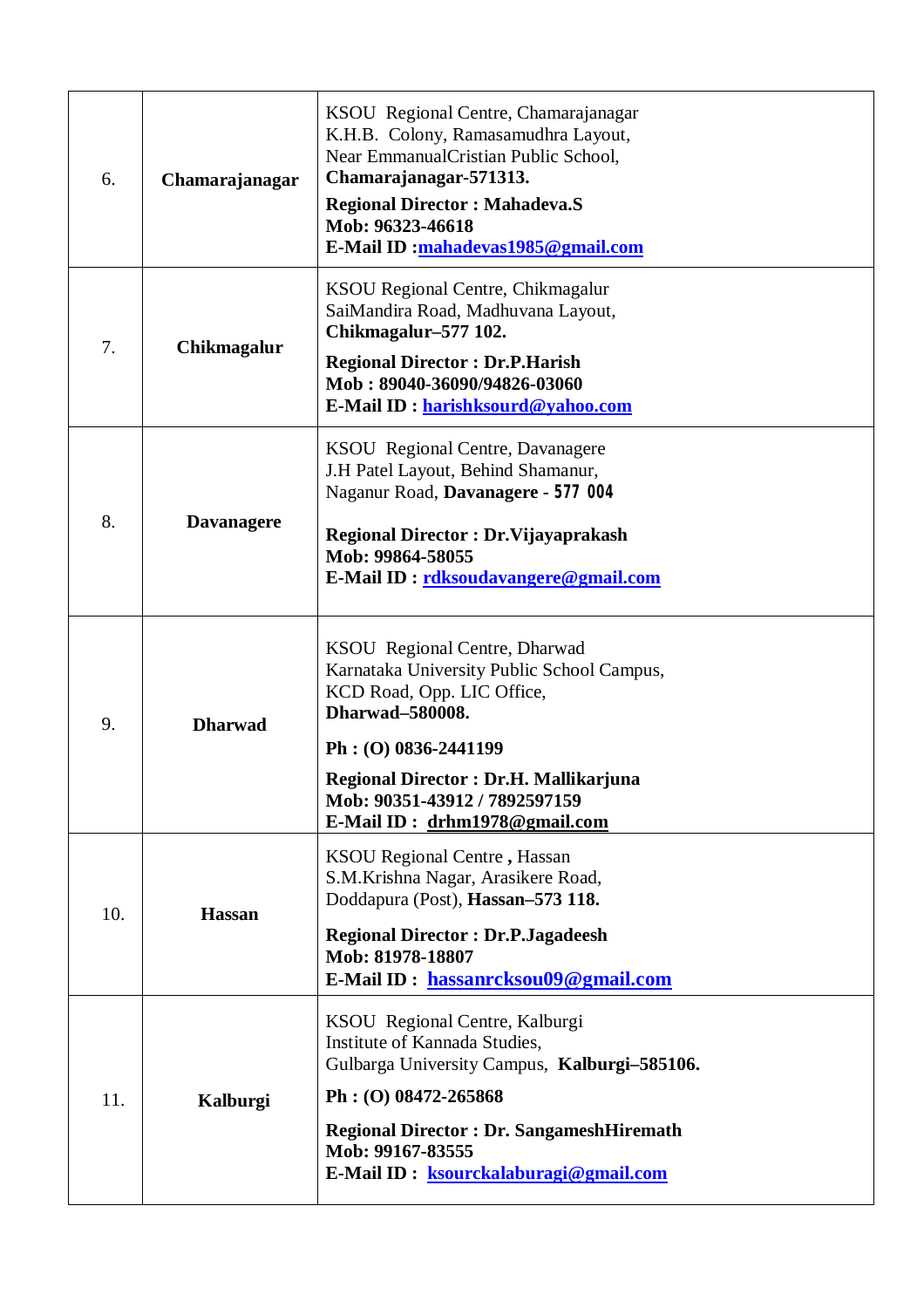| 12. | <b>Karwar</b>    | KSOU Regional Centre, Karwar<br>1 <sup>st</sup> Floor, Old U.S.K.V. Building,<br>Savitha Circle Main Road,<br>Karwar-581 301.<br><b>Incharge: Prasanna</b><br>Mob: 90353-95137<br>E-Mail ID: karwarksourc@gmail.com                                                                                                              |
|-----|------------------|----------------------------------------------------------------------------------------------------------------------------------------------------------------------------------------------------------------------------------------------------------------------------------------------------------------------------------|
| 13. | Kolar            | <b>KSOU</b> Regional Centre, Kolar<br>Behind S.P. Office,<br>Near R.L.JalappaHostpital,<br>Kolar-563 101.<br><b>Regional Director: Dr.Manjunath S.J</b><br>Mob: 86188-21417<br>E-Mail ID: manjunathsj09@gmail.com                                                                                                                |
| 14. | <b>Mandya</b>    | KSOU Regional Centre, Mandya<br>$C.S-11(A)$ 'E' Block,<br>Vivekananda Nagar Layout, HollaluMelukote Road,<br>Mandya-571 401.<br><b>Regional Director: Dr. M Sudhakara</b><br>Mob: 90085-40090<br>E-Mail ID: sudhakar.hosally@gmail.com                                                                                           |
| 15. | <b>Mangaluru</b> | KSOU Regional Centre, Mangaluru<br>VokkaligaraYaneGowdaraSevaSangha, 3 <sup>rd</sup> Floor,<br>(Near ShirdiSaibaba Temple, Udupi Main Road),<br>Ashokanagar Post, Ladyhill,<br>Mangaluru-575006.<br>$Ph: (O) 0824 - 2454697$<br>Regional Director : Dr. Basavaraju.B<br>M: 99450-58950<br>E-Mail ID: drbasavarajuksou2@gmail.com |
| 16. | Ramanagara       | KSOU Regional Centre, Ramanagara<br>Chamundeshwari Educational Trust (R),<br>Shatiniketan Group of Institutions,<br>B.M. Road, Vivekanandanagar,<br>Ramanagara-562 159.<br>Ph: (O) 080-27274443<br>Regional Director: Dr. K. Nandakumari<br>Mob: 99644-95936<br>E-Mail ID: rd.ksourc.ramanagar@gmail.com                         |